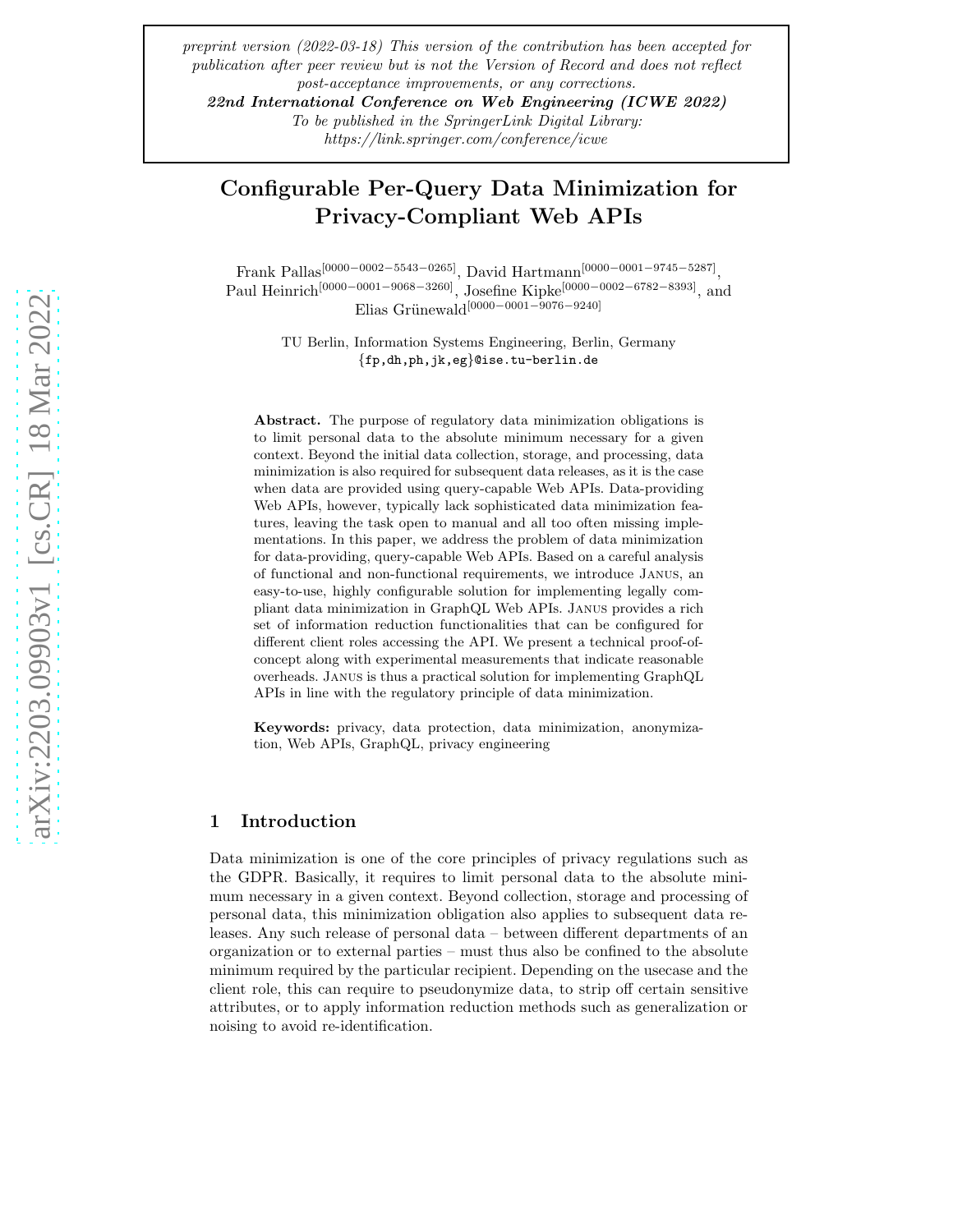Real-world usecases involving such releases of personal data today typically employ query-capable Web APIs following paradigms such as REST [\[7\]](#page-14-0) or GraphQL [\[3\]](#page-13-0). Existing technology stacks broadly used in industry to implement such APIs do, however, so far not provide the means necessary for implementing above-mentioned data minimization techniques in a developer-friendly, coherent, and reliable fashion easily adoptable to the different minimization requirements applicable for different usecases and data-requesting parties (or roles). Beyond fundamental mechanisms for access control, data controllers providing personal data via Web APIs are thus currently left without proper technical support for meeting regulatory requirements. The only alternative currently lies in individually implemented external wrapper components, which raise significant efforts and are error-prone.

We herein close this gap by introducing the concept of per-query role-based data minimization for data-providing Web APIs. We identify a set of functional and non-functional requirements that must be met by a technical mechanism in order to fulfill regulatory requirements and be practically applicable. On this basis, we present Janus, a ready-to-use extension to one of the most widely used software stacks for building GraphQL APIs – Apollo – that facilitates low-effort integration of a broad variety of data reduction techniques. All components are provided under an open source license in publicly available repositories.

The remainder of this paper is structured as follows: Section [2](#page-1-0) provides relevant preliminaries on legal requirements for data minimization and on respective technical measures for implementing it in practice. A motivating and illustrative scenario is also provided here. On this basis, we distill functional and nonfunctional requirements in section [3](#page-4-0) and elaborate on the integration approach, architecture, provided functionality, and performance assessment of our prototypical implementation in section [4.](#page-6-0) Limitations of our approach, pathways for future work and a conclusion are provided in section [5.](#page-12-0)

# <span id="page-1-0"></span>2 Preliminaries

In the following, we set out the necessary preliminaries to contextualize our approach in the light of legal and technical givens and provide an illustrative scenario mitivating and guiding our subsequent considerations.

## 2.1 Regulatory Background

As briefly touched above, data minimization is a core concept of modern privacy regulations. The GDPR [\[6\]](#page-14-1) can be taken as a representative for comparably structured legislations such as California's CCPA or China's PIPL here: In Art.  $5$  (1c), it requires that "personal data shall be  $\left[\ldots\right]$  limited to what is necessary in relation to the purposes for which they are processed". Noteworthily, data minimization must not only be applied to the collection of personal data but also for their processing and for providing access to them [\[5,](#page-14-2) [6\]](#page-14-1).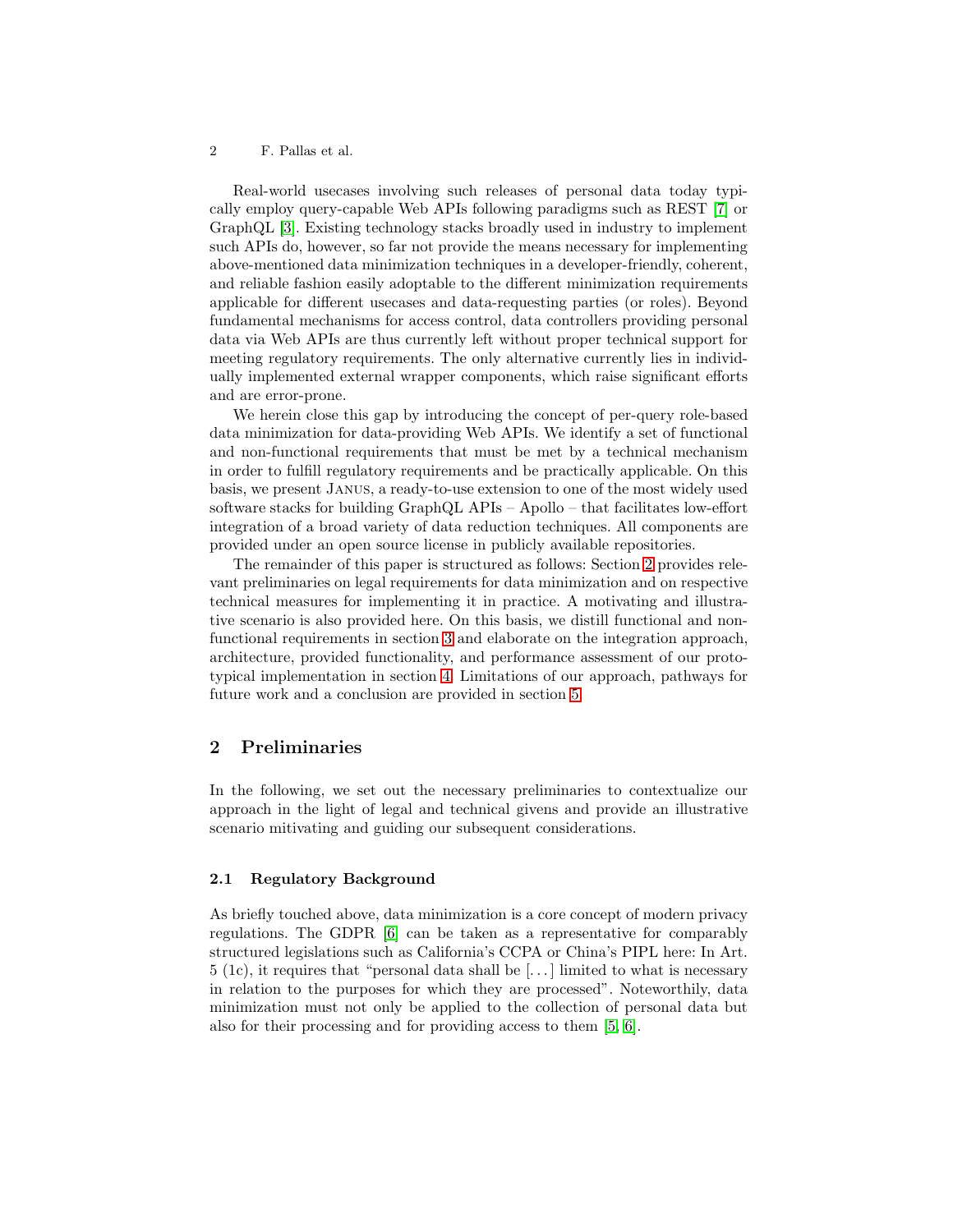In practice, this can be done in two different veins: First, the amount of data can be minimized. As the European Data Protection Board points out [\[5\]](#page-14-2), this refers to the "quantitative and qualitative" amount, thus including "the volume of personal data, as well as the types, categories and level of detail". Insofar, the data minimization principle requires to remove as many attributes of the data as possible and to limit the level of detail for the remaining ones to the absolute minimum required in a given context.

Second, the minimization principle does not require to minimize the amount of data in general but only that of *personal* data. Another viable approach is thus to anonymize ("de-personalize") initially personal data. In so doing, the mere removal of explicit identifiers such as names is, however, typically not sufficient due to re-identification risks. Different information reduction techniques (see section [2.2\)](#page-2-0) can reduce these risks and ultimately render data non-personal.

For both approaches, the required level of information reduction and depersonalization cannot be determined universally but must be assessed on a per-case basis, taking into account factors such as the nature and scope of the data, the context it is to be processed in, etc. [\[8\]](#page-14-3). This particularly also includes the distinction between different data recipients: releasing data to an academic research group will, for instance, typically require less strict minimization than providing it to an international insurance company or even the general public.

#### <span id="page-2-0"></span>2.2 Information Reduction & Anonymization

From the technical perspective, information reduction and anonymization can take place in different forms [\[10,](#page-14-4) [16,](#page-14-5) [17\]](#page-14-6): *Attribute suppression* means to completely remove certain attributes (such as an explicit identifier or a particular characteristic) from a data point. *Generalization*, in turn, reduces the level of detail at which an attribute is included. Typical examples here comprise the replacement of detailed dates-of-birth with more general year-of-birth ranges, blinding digits from a ZIP code (sometimes considered as a separate technique of *character replacement*), and so forth. *Hashing* herein refers to substituting a value with the result of a (basically) non-revertible hash-function, retaining uniqueness and validatability without revealing the underlying plain-text data.<sup>[1](#page-2-1)</sup>

Beyond these mechanisms, anonymity measures such as  $k$ -anonymity [\[20\]](#page-14-7),  $\ell$ -diversity [\[15\]](#page-14-8), or *t*-closeness [\[14\]](#page-14-9) were introduced to guarantee certain levels of non-identifiability within a dataset. However, these measures as well as the techniques and algorithms for implementing them are targeted at (rather) static datasets that are to be released only once or on rather infrequent occasions. In the context of query-capable APIs delivering continuously changing data, such anonymization schemes cannot be reasonably applied.

For such contexts, different forms of *noising* (sometimes also referred to as *perturbation*) are thus proposed. Advanced approaches of "differential pri-

<span id="page-2-1"></span><sup>&</sup>lt;sup>1</sup> Hashing is thus often considered as a particular form of pseudonymization when applied to identifiers. A substantial reversion risk may, however, still exist  $-$  for a detailed discussion, see [\[8\]](#page-14-3).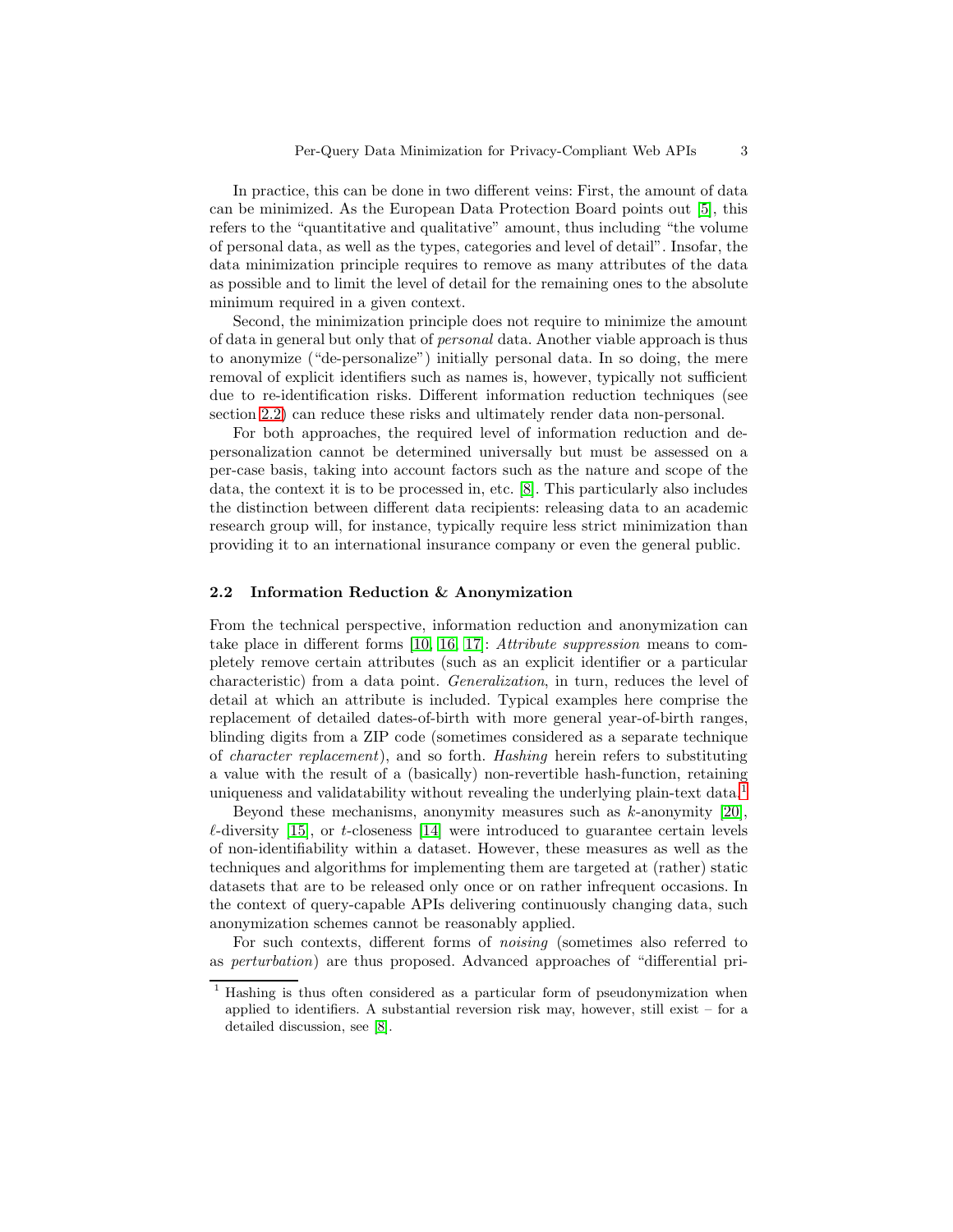vacy" [\[4\]](#page-13-1) here provide statistical guarantees but can only be applied to aggregating queries such as sum, count, etc. and are thus limited to a particular class of usecases. When data are needed in non-aggregated form, in turn, noising is typically done in a way that makes individual values "less accurate whilst retaining the overall distribution" [\[2\]](#page-13-2), e.g. through in-/decreasing numerical values according to typical probability distributions with the level of noise depending on "the level of information [detail] required and the impact on individuals' privacy" [\[2\]](#page-13-2).

#### 2.3 Data-Providing Web APIs and Data Minimization

The broad reception of these and further techniques and their importance for achieving regulatory compliance notwithstanding, established and easily re-usable technical implementations are currently missing. Where available at all, respective programming libraries so far only provide the mathematical or algorithmical core functionality while lacking coherent and low-effort integration into current application architectures and, in particular, programming stacks for building data-providing Web APIs.

Such APIs today mostly follow one of the two paradigmatic approaches of REST and GraphQL. Of these, GraphQL provides significant benefits over REST in matters such as request-response-latencies or the amount of data to be transferred in real-world usecases [\[22,](#page-15-0) [23\]](#page-15-1). Together with its capabilities for clientspecified queries [\[3\]](#page-13-0), this increasingly makes GraphQL the paradigm of choice for implementing data-providing Web APIs, especially when relevant data structures become more complex and when different parties only need certain subsets of the data. We therefore focus on GraphQL herein.

In service-oriented architectures, such APIs are used by external parties (such as the users of a given app or third parties) as well as by internal ones. As soon as this involves personal data, the minimization principle comes into play, requiring the provided data to be limited to the amount absolutely necessary for the respective party and/or role. However, technical tools for doing so in established GraphQL programming stacks are rare. Existing approaches such as *GraphQL Shield* [\[25\]](#page-15-2) or *GraphQL RBAC* [\[24\]](#page-15-3) only implement simple permission layers and do not support the implementation of further information reduction and anonymization functionalities.

Altogether, we thus know a broad variety of fundamental information reduction and anonymization techniques aimed at the data minimization principle. When used in proper combination, they may, depending on the type of data, the context, and the party receiving the data, even allow to render data non-personal from the regulatory perspective. At the same time, the practical application of these techniques in real-world Web APIs is – like for other privacy / data protection principles and technologies [\[12,](#page-14-10) [18\]](#page-14-11) – hindered by a lack of easily adoptable technical solutions that smoothly integrate into established technology stacks and development practices [\[13\]](#page-14-12).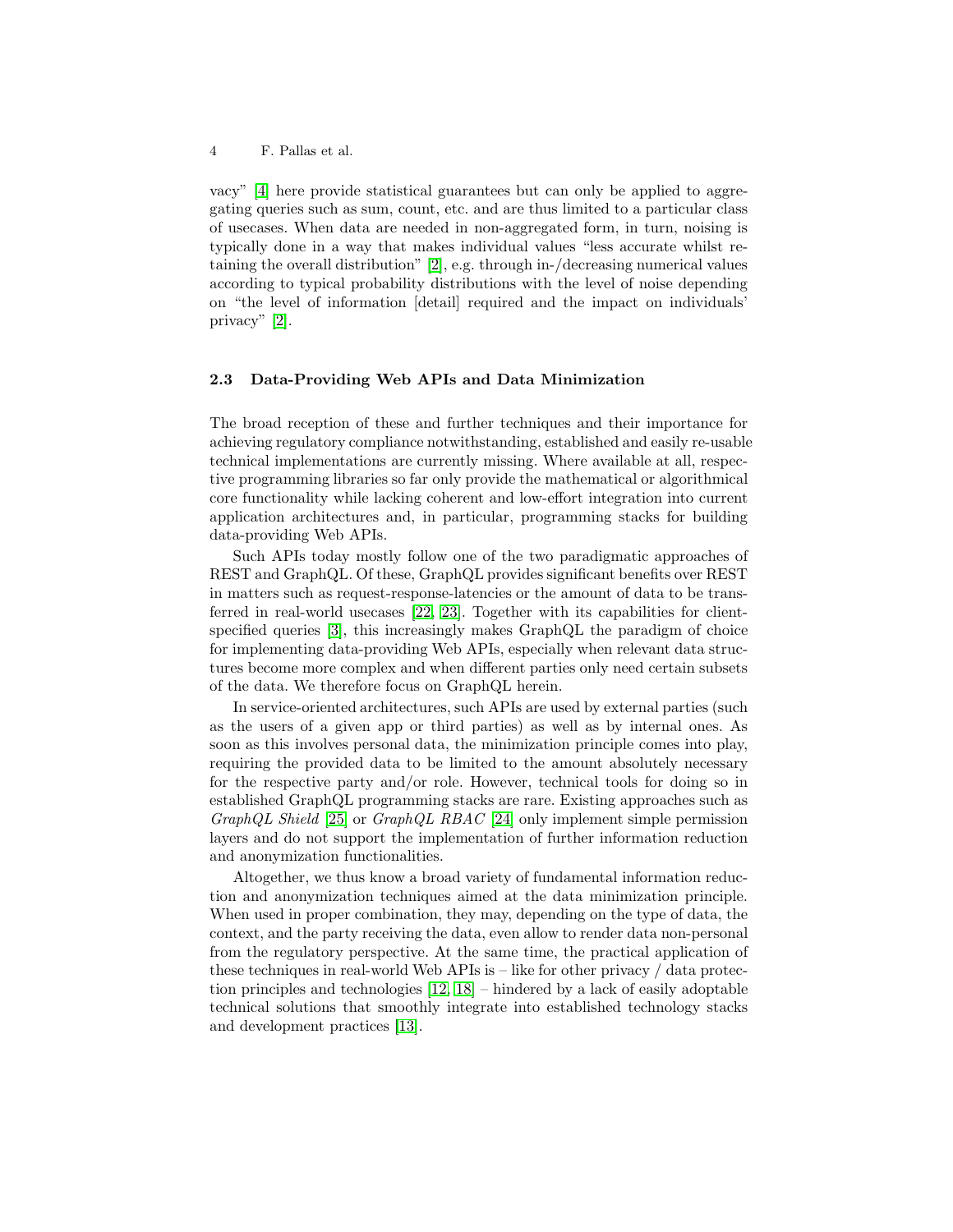#### <span id="page-4-1"></span>2.4 Illustrative Scenario

To guide and illustrate our subsequent considerations, we assume the exemplary scenario of a period tracking app implementing a common architecture with a smartphone- or web-application sending and retrieving data to/from a Web API, which, in turn, stores and retrieves data in/from a backend database.

Basically, such period tracking apps provide valuable insights for their users regarding estimated pain, contraception and ovulation. At the same time, however, the web API may also be used for sharing menstrual data with other parties to generate additional benefits: With sufficiently minimized and/or depersonalized menstrual data being queryable from the API, a scientific research group would, for instance, be able to gain new insights on the relationship between health and periods. Public health programs, in turn, would be able to better recognize and counteract existing challenges related to menstrual hygiene (including, e.g., a lack of infrastructure available) based on such data [\[19\]](#page-14-13). Internal processes of app development might also benefit from appropriately minimized usage data and, last but not least, even users themselves could profit from queries like "how severe is my pain compared to other users of the same age cohort" being facilitated by the API and therefore available in the app.

In all these and many further usecases, the sharing of — sufficiently minimized – period data with parties beyond the data subjects themselves proposes noteworthy societal or individual benefits. On the other hand, given the sensitive nature of such data, the technical mechanisms for doing so must also be reliable and ideally not implemented individually in an ad-hoc fashion, motivating the development of a re-usable component that can be easily integrated into existing Web API frameworks. Any such component must fulfill several functional and non-functional requirements which shall be laid out below.

# <span id="page-4-0"></span>3 Requirements

In line with other endeavors of practical privacy engineering (such as [\[11,](#page-14-14) [12,](#page-14-10) [18\]](#page-14-11)), we formulate a set of functional and non-functional requirements that need to be fulfilled. Functional requirements here refer to the core functionality that needs to be provided while non-functional requirements address the practical applicability in real-world technology stacks and architectures.

#### 3.1 Functional Requirements

*Attribute-Level Role-Based Access Control (FR1):* The first step towards data minimization depending on different parties or roles accessing a GraphQL API is to restrict access to single attributes of data items depending on the accessing party. In our illustrative scenario, an external academic research team might, for instance, be allowed to access detailed menstrual data but only without identifiers such as names etc., while internal account management might access these identifiers but not the sensitive attributes like menstrual cycles or pain.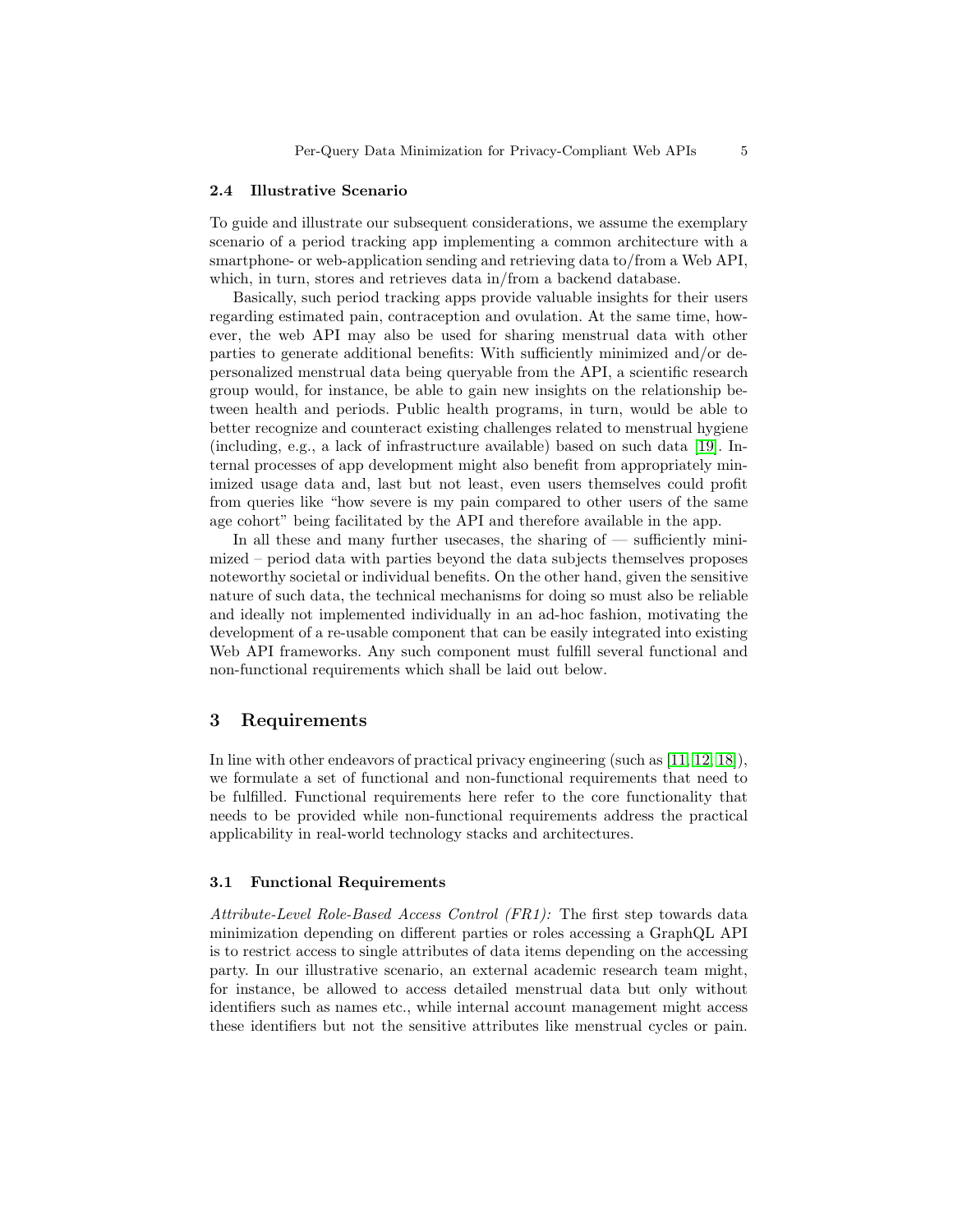Any solution must therefore implement access control on a per-attribute level. To integrate well with broadly established practices in access management and control in general, doing so on the basis of roles appears most appropriate.

*Attribute-Level Role-Based Information Reduction (FR2):* Besides the mere blocking of access to single attributes, it must be possible to implement data minimization through applying different forms of information reduction to different attributes, again according to different roles performing data access. In the justmentioned example, the detailed data provided to an academic research team might have to be subject to generalization of age cohorts to meet regulatory requirements while an internal product improvement team may only see noised usage patterns.

*Rich and Extendible Set of Information Reduction Methods (FR3):* As effective data minimization is subject to highly case-specific requirements that must be met for achieving regulatory compliance, a diversity of different information reduction techniques can be necessary, ranging from numerical categorization over character replacements to different approaches of statistical noising. This calls for a rich set of such functionalities – covering numerical and non-numerical values – to be built upon when defining case- and role-specific information reduction schemes. Ideally, this set should be easily extensible in onward development to accommodate additionally identified information reduction needs.

*Configurability (FR4):* In addition, any technical solution must be highly configurable and allow for adjustable levels of information reduction to satisfy different regulatory requirements while meeting certain accuracy constraints [\[9\]](#page-14-15).

# 3.2 Nonfunctional Requirements

*Low Integration Overhead (NFR1):* Smooth and low-effort integration into at least one software stack widely used in practice for implementing data-providing Web APIs fosters practical applicability and viability. At the same time, the connection to an externally maintained role-definition and authentication subsystem – e.g., via widely-used JSON Web Tokens (JWTs) – is a necessary precondition for being interoperable with already existing system architectures.

*Reusability (NFR2):* Reusability in a broad variety of application architectures, thorough documentation, and public availability foster software artifacts' practical adoption. This also comprises the availability under an open source licence for commercial use via common code repositories and distribution via package managers. The latter, eventually, introduce quality assurance, e.g., through code linting, automatic update mechanisms, and security alerts.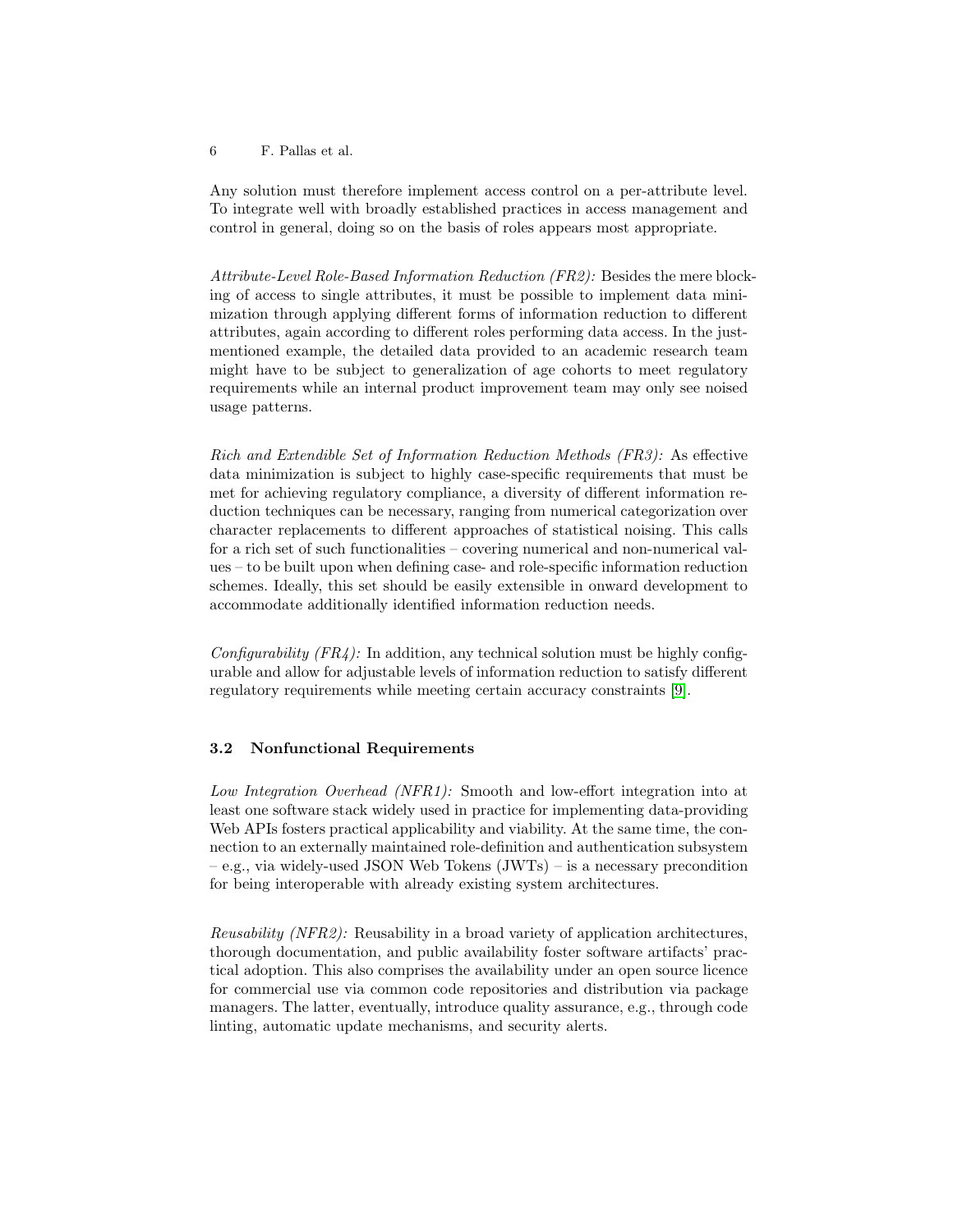*Reasonable Performance Overhead (NFR3):* Article of the 25 GDPR states that technical measures for materializing privacy principles must be applied "depending on the cost of implementation". Any solution must thus not introduce disproportional performance overheads. The overheads must, in turn, be experimentally determined in realistic settings and with different configurations to demonstrate the practical viability.

# <span id="page-6-0"></span>4 Approach & Implementation

To fulfill these requirements, we introduce the concept of per-query role-based data minimization in Web APIs and provide a ready-to-use implementation for Apollo, one of the most-widely used software stacks for implementing GraphQL APIs. Given its broad adoption in practice, building upon Apollo is a promising starting point for keeping integration overhead low for practitioners (see *NFR1*). Besides mere adoption, Apollo also provides a mature framework for implementing custom extensions (for details, see below) and thus allows to integrate our intended functionality in a modular and low-effort fashion, supporting the fulfillment of *NFR1* even further.

Following this fundamental choice of Apollo as our target platform, the integration approach, implementation details, practical usage, and experimentally determined overheads of our prototypical implementation Janus shall be laid out below.

### 4.1 Architecture Integration

As delineated in *FR1 and FR2*, Janus must provide functionalities for attributelevel access control and information reduction. Basically, these can be implemented in GraphQL using either a middleware- or a schema-directive-driven approach. Both can extend Apollo's integrated resolver functionality to first query a data field and then subject it to further processing, thus smoothly integrating into Apollo's general design and processing flow (see *NFR1*). However, they function in a significantly different manner: In the middleware-driven approach, the resolver can be provided with middleware functions that execute any logic before and after the resolution of the field. Furthermore, middleware functions can call subsequent ones when passing the execution and modify the request and response object at any time, thus possibly creating an onion-like resolving flow.

GraphQL schema directives, in turn, define post-processing steps to be executed on already resolved data fields before returning them through the API. Configured directly in the schema by adding the directive behind the targeted data field, directives can be used on specified fields or types of schemas. It is also possible to define a directive pipeline with subsequent directives. Compared with the middleware approach, integrating additional functionality via schema directives is simpler and provides more clarity (expectably leading to less integration overhead for developers, see *NFR1*) while still allowing to implement a sufficient level of logical complexity through combining multiple schema directives. We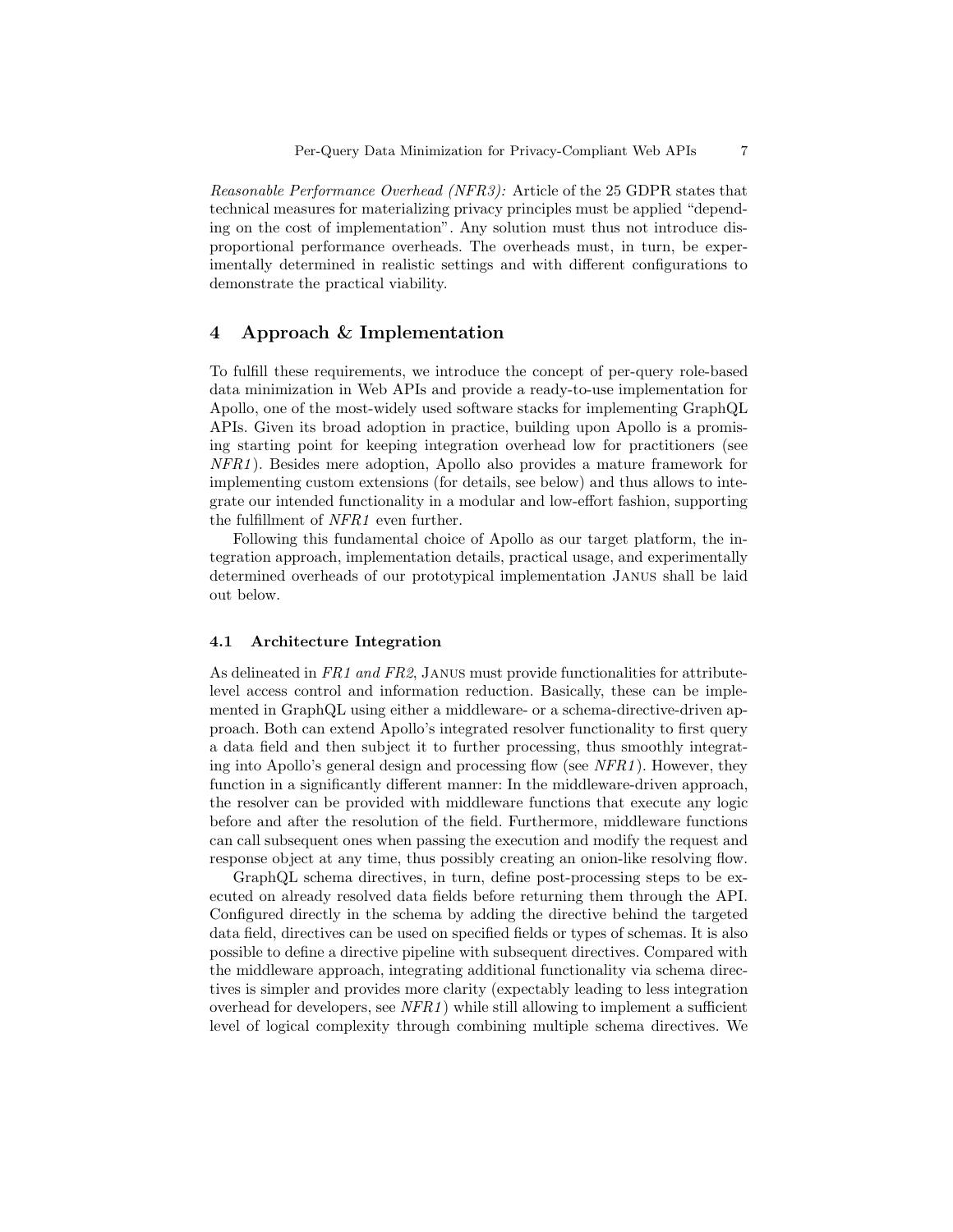

<span id="page-7-1"></span>Fig. 1. Apollo server architecture and Janus integration.

thus chose the approach of schema directives for integrating our functionality into the Apollo stack at runtime, employing the SchemaDirectiveVisitor class provided by the *graphql-tools*[2](#page-7-0) library.

Both, access control and information reduction are to be implemented on the basis of roles (see *FR1 and FR2*). We thus need a mechanism for managing users, assigning them to roles, letting them log in and then make requests on the basis of these roles. On the server side, in turn, above-mentioned schema directives must be defined depending on these roles and requests must be processed accordingly. To ensure integratability with a wide variety of pre-existing systems and architectures here (*NFR1*), we opted to keep role management, authentication, etc. external to our solution and to base our functionality on externally maintained roles provided via JSON Web Tokens. Janus simply needs the role parameter to be passed for mapping the role to a set of schema directives to be applied. Figure [1](#page-7-1) depicts the resulting general architecture.

## 4.2 Implementation

Given this general architecture and integration approach, Janus' functionality is implemented in two separate modules with well-distinguished scopes: First, a module is needed that provides a rich set of information reduction methods for various data types (*FR3*). These are provided in the package *janus-valueanonymizer*, which is publicly available under an open source license on Github as well as in the npm package managing system (thus meeting *NFR2*).[3](#page-7-2)Possible extensions with additional information reduction methods (as required in *FR3*) can easily be introduced in this module. In addition, this module can also be used in other contexts than Janus-enabled Apollo / GraphQL APIs, thus providing additional benefits in matters of reusability (*NFR2*).

Second, a module is needed that specifically wraps the access control and information reduction functionality for an Apollo GraphQL server via custom directives. This is done in a separate package comprising a collection of respective

 $^{2}$  <https://github.com/ardatan/graphql-tools>

<span id="page-7-2"></span><span id="page-7-0"></span><sup>3</sup> <https://github.com/PrivacyEngineering/janus-value-anonymizer>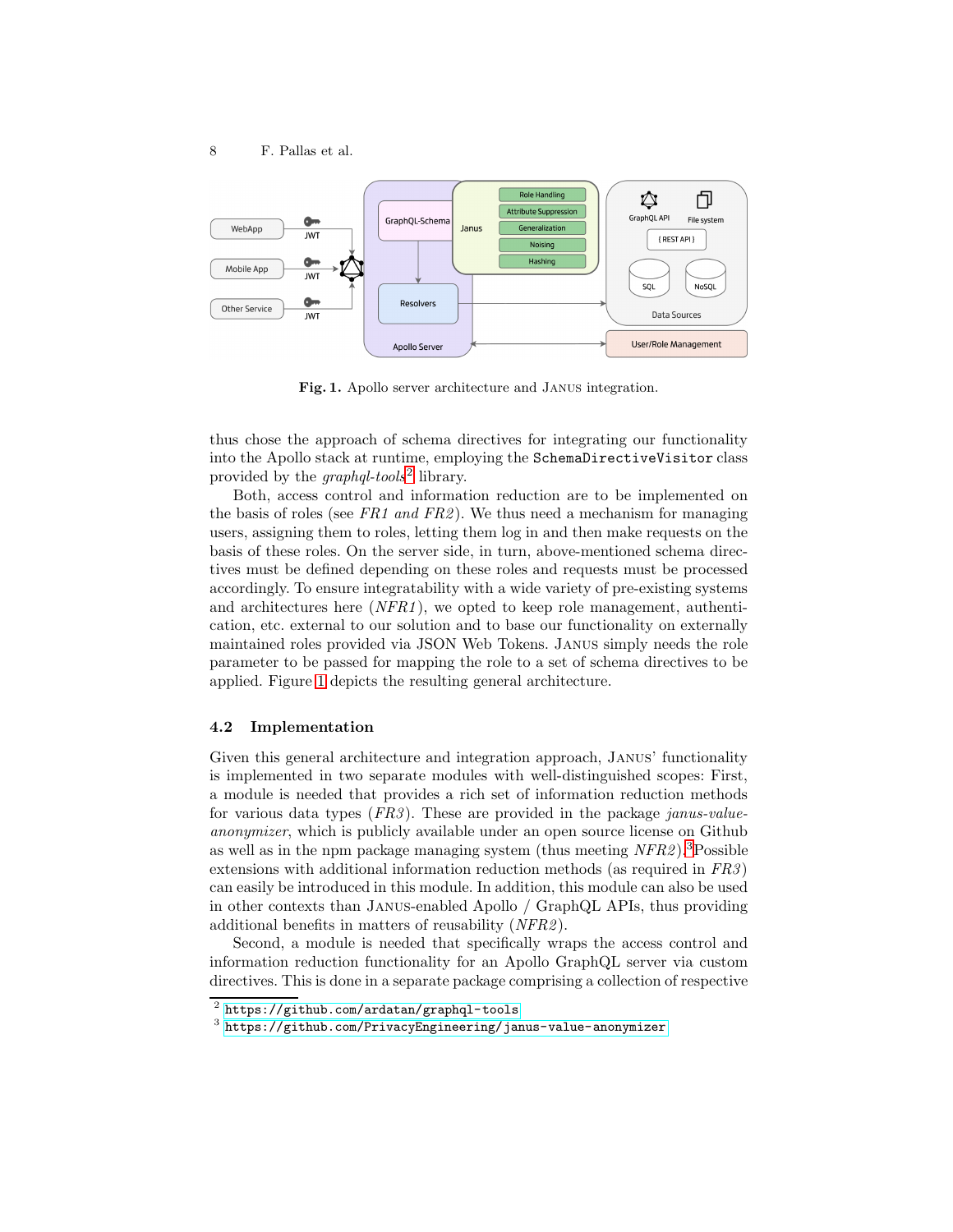

<span id="page-8-1"></span>Fig. 2. General sequence of operations triggered by a http request containing an exemplary data object.

directives called *janus-graphql-anonym-directives* which is also available under an open source license and provided via Github and npm.[4](#page-8-0)

Given this natural two-way split, the flow of a request for a single data object – including the authentication and role-specific token provision exemplarily implemented in Apollo – and the corresponding processing steps are depicted in figure [2:](#page-8-1) After a http(s) request (including a previously generated role-token) is sent by the client, the respective data is fetched from the database by the resolver and returned to the server. Directives added to the corresponding data fields in the schema are called by the Apollo server directly after the resolver has fetched the data. The directives, in turn, use the JWT tokens to extract the provided role of the current requester. Depending on that role, the directive requests the role-dependent parameters from the developer's implementation of the directives (see section [4.3\)](#page-9-0). Based on these parameters, the directive then executes the information reduction function(s) and hands over the processed object back to the Apollo Server which finally returns it back to the requester.

<span id="page-8-0"></span><sup>4</sup> <https://github.com/PrivacyEngineering/janus-graphql-anonym-directives>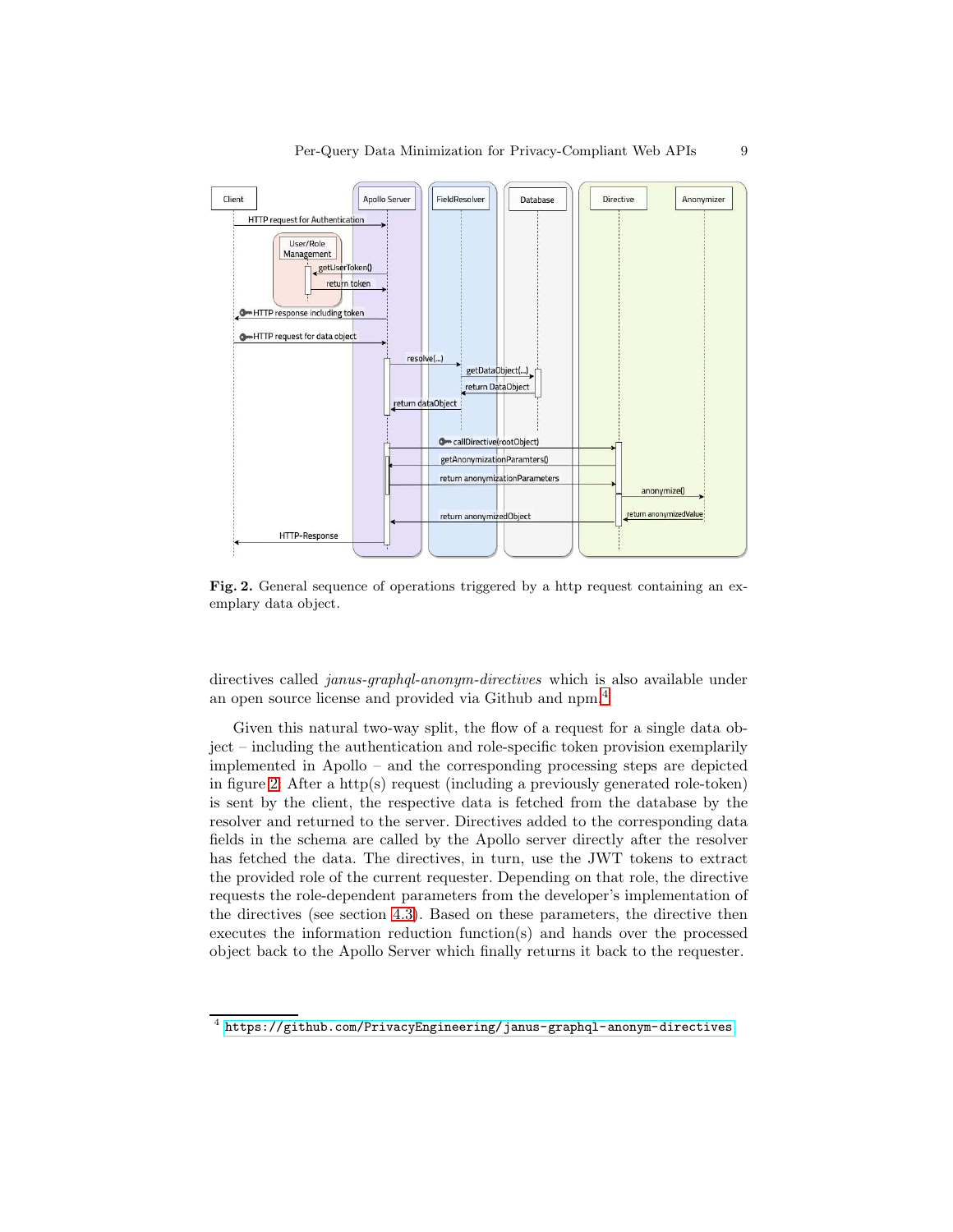# <span id="page-9-0"></span>4.3 Usage & Configuration Mechanism

After installing Janus and integrating it into a given Apollo deployment, multiple custom directives for simple attribute suppression (implementing basic perattribute access control, *FR1*) and the three more advanced information reduction techniques generalization, noise, and hashing (*FR2*) can be easily specified and parameterized. Noteworthily, the specification mechanism allows for roledependent behavior as well as for the integration of components external to Janus itself. Besides flexible configurability (*FR4*), this may also help lowering the integration overhead (cf. *NFR1*), especially in complex enterprise environments.[5](#page-9-1) A so-specified custom directive can then be added to a GraphQL schema by appending its name at the end of the definition for the data field it shall be applied to, using the common, decorator-style syntax (e.g., @noise) as depicted in listing [1.1.](#page-9-2)

Listing 1.1. Adding the directive to the schema.

```
directive @noise on FIELD_DEFINITION
...
type Symptom {
    pain : Float @noise
    ...
}
```
#### 4.4 Information Reduction Techniques

Having laid out the general architecture, implementation, and usage of Janus, the provided information reduction mechanisms shall be elaborated on in some more detail. The most fundamental approach for information reduction is the complete suppression of single attributes (such as names, identifiers, etc.). This functionality can be implemented through the suppression directive, which effectively implements per-attribute role based access control and can be applied to fields of any data type. In case the requester does not hold a role allowed to access a data field the directive is attached to, it simply suppresses that field's data and returns null instead.

Besides this basic role-based access control, Janus comprises three advanced information reduction methods – generalization, noise, and hashing – which function on different data types and can be selectively applied, independent of each other.[6](#page-9-3)

<span id="page-9-1"></span><sup>&</sup>lt;sup>5</sup> Details on the necessary steps for installation, integration, and directive specification are provided at [https://github.com/PrivacyEngineering/janus-graphql](https://github.com/PrivacyEngineering/janus-graphql-anonym-directives)[anonym-directives](https://github.com/PrivacyEngineering/janus-graphql-anonym-directives).

<span id="page-9-3"></span> $6$  Details on available parameters etc. are again provided at  $https://github.com/$ [PrivacyEngineering/janus-value-anonymizer](https://github.com/PrivacyEngineering/janus-value-anonymizer).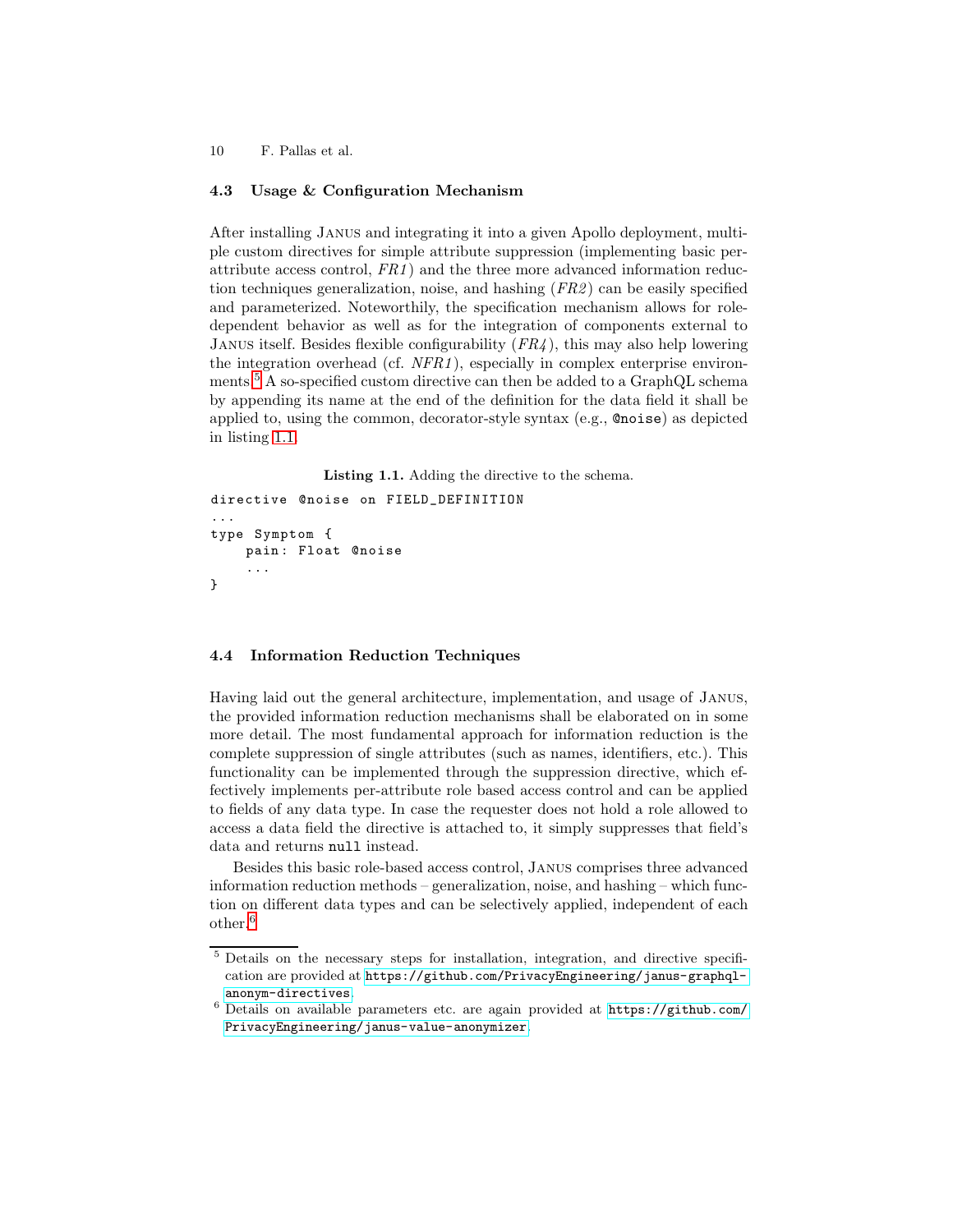*Generalization:* The generalization method supports the data types number, string, and date. Since a schema in GraphQL has explicitly typed fields, it is, however, not possible to turn a number value (integer or float) into another data type that represents a range of numbers without contradicting the schema definition. For the generalization of number values, we thus let single numbers represent a range. If, for example, a generalization step size of 10 is used, delimiterbased generalization results would be 0 (representing 0-9), 10 (for 10-19), 20 (for 20-29), and so forth. This ensures that exactly one number represents one range. Because generalization is a core method for implementing data minimization, it is also implemented for dates and strings. For dates, natural generalization boundaries are given by the different units (second, minute, etc.). For strings, in turn, it is possible to specify how many letters should appear in plain text and at what point they should be hidden with asterisks (∗).

*Noise:* The noise function can be used on the data types number and date. When using noise, one has to define the mathematical probability distribution to be used for sampling the noise value that is added to the original value. Every distribution available in the *probability-distributions* package<sup>[7](#page-10-0)</sup> (such as Laplacian, Normal, etc.) can be used here. Together with a map of configuration parameters corresponding to the distribution, developers have a broad flexibility in implementing the noise behavior. Since noise is mainly useful on numeric values, it is implemented for integers, floats and dates.

*Hashing:* Hash-based data minimization is implemented using the (so far) secure hashing function SHA3 with output lengths as available in the *crypto-js*[8](#page-10-1) library (224, 256, 384, or 512 bits). Other hashing algorithms more resistant to bruteforcing [\[8\]](#page-14-3) as well as capabilities for including salt are not implemented at the moment but might be easily added in the future.

#### <span id="page-10-3"></span>4.5 Preliminary Performance Evaluation

To experimentally determine the performance overhead caused by the integration of Janus and, thus, to validate the fulfillment of *NFR3*, we prototypically implemented a GraphQL API backend for the period tracking scenario envisioned in section [2.4](#page-4-1) and ran several performance tests against this API with and without Janus being active. This exemplary backend mainly consists of a GraphQL web server based on Apollo and a PostgreSQL database holding the data to be provided. The data model comprises a realistic composition of *1:1*, *1:n*, and *n:m* relationships between entities. The data minimization directives are included as described above.<sup>[9](#page-10-2)</sup>

<sup>7</sup> <https://www.npmjs.com/package/probability-distributions>

<span id="page-10-0"></span><sup>8</sup> <https://www.npmjs.com/package/crypto-js>

<span id="page-10-2"></span><span id="page-10-1"></span><sup>&</sup>lt;sup>9</sup> The exemplary implementation can be found here: [https://github.com/](https://github.com/PrivacyEngineering/janus-period-tracking-app) [PrivacyEngineering/janus-period-tracking-app](https://github.com/PrivacyEngineering/janus-period-tracking-app)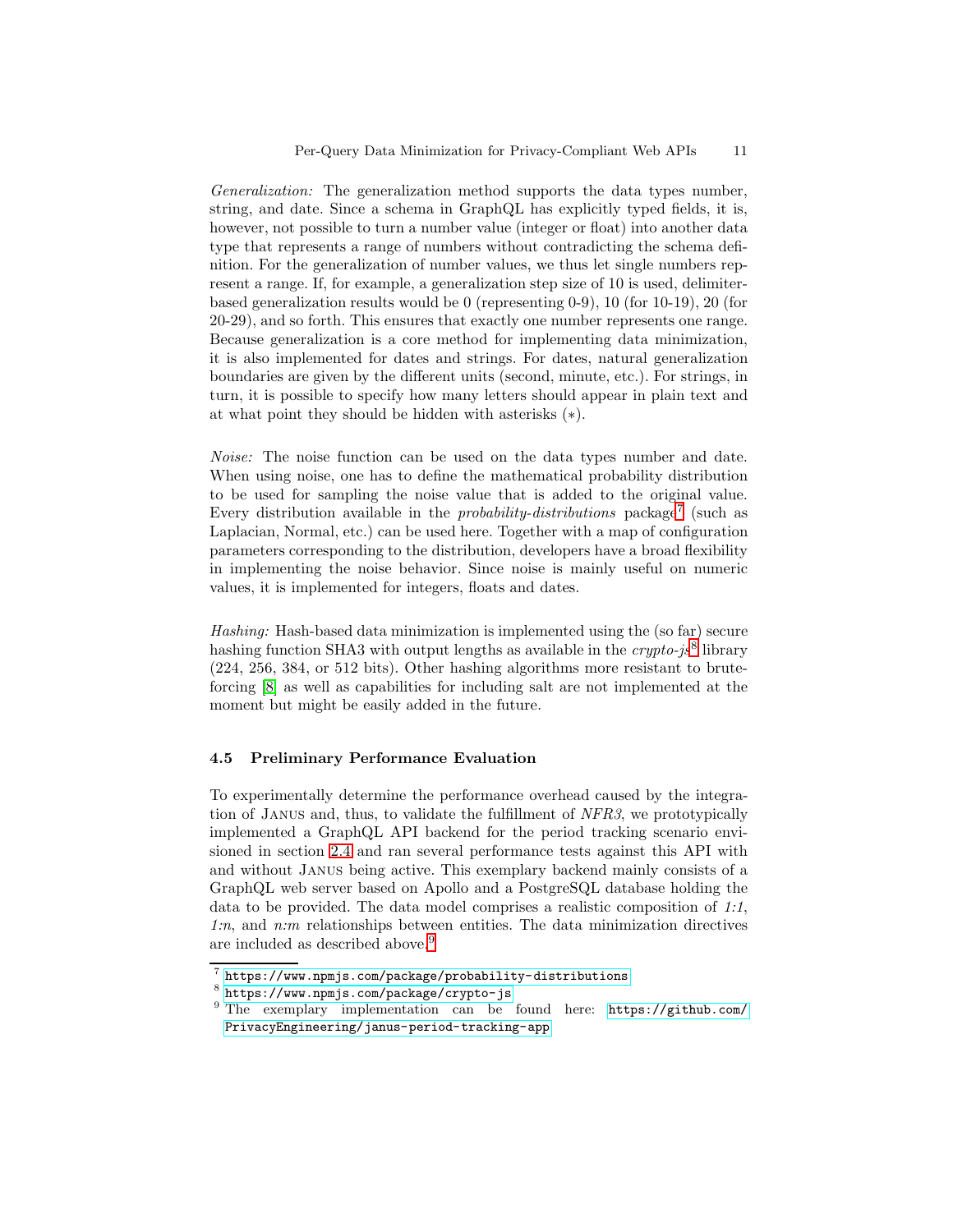

100 1000 10000 Number of Data Objects 0 20 40 60 Requests per second 18.1 2.0 19.4  $2.2$   $2.0$   $2.0$  1.2 1.0 0.8 17.6 2.0 32.1  $4.1$  2.2 2.0 2.0 1.2 1.0 39.7 5.4 1.2

<span id="page-11-1"></span>Fig. 3. Mean latency (seconds) with generalization, noise, and hash information reduction for 1000 data objects.

<span id="page-11-2"></span>Fig. 4. Mean throughput (in requests per second) for different object frequencies for no operation, baseline, generalization, noise and hash information reduction methods.

EXECUTE Baseline<br>
ISSN No. op<br>
ISSN Generalizati<br>
ISSN Noise direct . ... ..... .<br>ina directivi

For the experiments, we applied established principles of security-/privacyrelated performance benchmarking [\[18\]](#page-14-11), using realistic datasets and state-of-theart public cloud instances on Microsoft Azure in the same region. We measured two metrics by running respective experiments against the API instances without ("Baseline") and with Janus installed: 1) the latency added by our information reduction directives and 2) the imposed reduction in matters of throughput. For covering aspects like general directive invocation overhead etc. separately, we also included a "no-operation" directive. In this case, requested data traversed through the directive loop before being delivered, albeit without applying any information reduction.[10](#page-11-0)

80 100

91.3

89.3

*Latency:* Figure [3](#page-11-1) depicts the latencies observed for the different directives with 1000 data objects being requested. Noteworthily, the no-op directive does not significantly differ from the baseline, validating the efficiency of our general, directive-based integration approach. When Janus is used with the generalization, noise and hashing information reduction methods, latencies increase at different rates: Generalization and noise lead to 3-4.5-fold latencies while hashing results in a factor of 8.5. These results are substantial, but given the comparably time-consuming operations Janus introduces compared to simply handing over the data from the resolver to the API endpoint, they fall within expectable and justified ranges. Interestingly, the relative overhead decreases significantly with more objects being requested and processed. For instance, moving from 1.000 to 10.000 objects results in a 8.5-fold latency for the baseline but only a 2.6-fold one with hashing being performed. We assume either some sort of static delay factor introduced by *crypto-js* or a general, Janus-independent side-effect of Apollo when serializing larger responses. In any case, this aspect clearly deserves further examination in the future.

<span id="page-11-0"></span> $^{10}$  More details on the experiment setting are left out here due to space constraints but can be provided upon request. Employed scripts are available at [https://github.](https://github.com/PrivacyEngineering/janus-performance-evaluation) [com/PrivacyEngineering/janus-performance-evaluation](https://github.com/PrivacyEngineering/janus-performance-evaluation).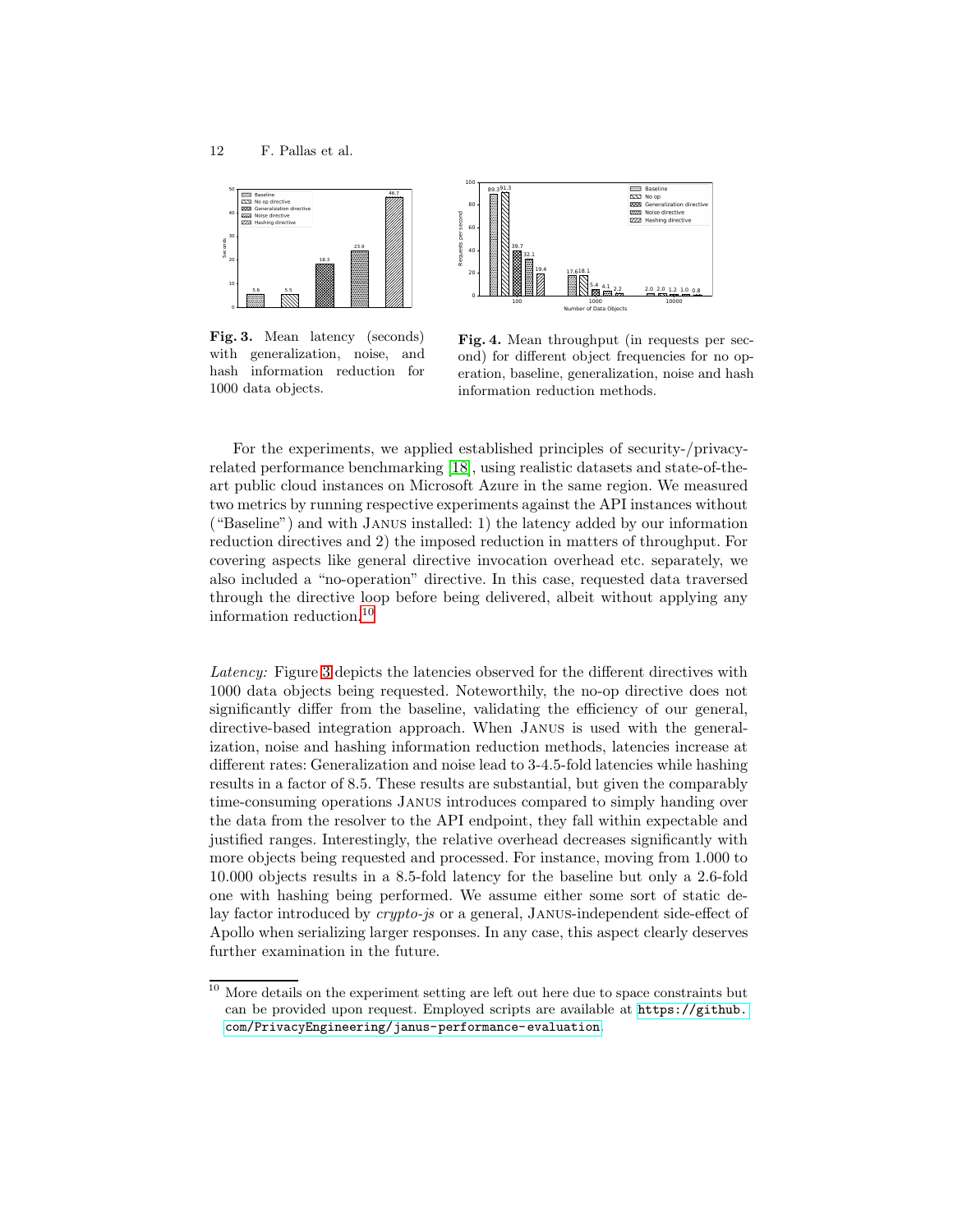*Throughput:* Figure [4](#page-11-2) shows the measured throughput for 100, 1.000 and 10.000 data objects comparing all information reduction methods with non-operational directives and the baseline. Again, baseline and no-op do not differ significantly (with no-op in fact being slightly more performant). Of the remaining ones, generalization has the lowest impact, followed by noise and hashing. Like for the latency experiments, overheads are substantial compared to simply delivering results without any further processing, but stay within expectable and justified ranges given the computational efforts required by information reduction. The relative loss factor again decreases with larger responses containing 10.000 data elements for all information reduction methods. This speaks in favor of abovementioned assumption of a serialization-related side-effect.

Given the computational overheads necessarily induced by the implemented information reduction methods compared to simply delivering data without further processing, these overheads are far from being unexpected. Especially for cases where data minimization is an indispensable precondition for implementing legally compliant API-based data provision to different parties at all, however, the observed overheads will presumably be considered reasonable (see *NFR3*). In addition, Janus' concept of *per-query and role-based* data minimization allows to selectively apply information reduction techniques where actually required, facilitating fine-tuned and differentiated adjustments.

Last but not least, the relative overhead of Janus will expectably decline in more complex application architectures involving a multitude of further factors such as data preprocessing, additional database calls, mobile data transfers, etc. (for a vivid example on the effect of such factors, see [\[18\]](#page-14-11)).

# <span id="page-12-0"></span>5 Limitations, Future Work & Conclusion

Introducing the concept of per-query role-based access control and information reduction to the domain of data-providing, query-capable Web APIs, identifying respective requirements, and providing a first practically usable prototype for an established GraphQL stack were the definite foci of the work presented herein. Given the rather initial state, several limitations naturally remain and various aspects had to be left open for future work.

First of all, we refrained from adding overall complexity by complementing our approach with consent management mechanisms. Clearly, policy languages such as the extensive XACML [\[1\]](#page-13-3) or the lightweight YaPPL [\[21\]](#page-15-4) would have provided more detailed and individually adjustable control over data releases. However, they would also require a significantly more extensive user management and custom vocabulary definitions and also introduce extra performance overhead. Moreover, client-side complexity would drastically increase as well, which impedes the low-effort integration of our component.

Additionally, the provision of further well-known anonymization and information reduction techniques would clearly advance Janus' scope of application. In particular, the integration of  $\varepsilon$ -differential privacy with custom additive noise mechanisms is an obvious candidate here and would allow for aggregating queries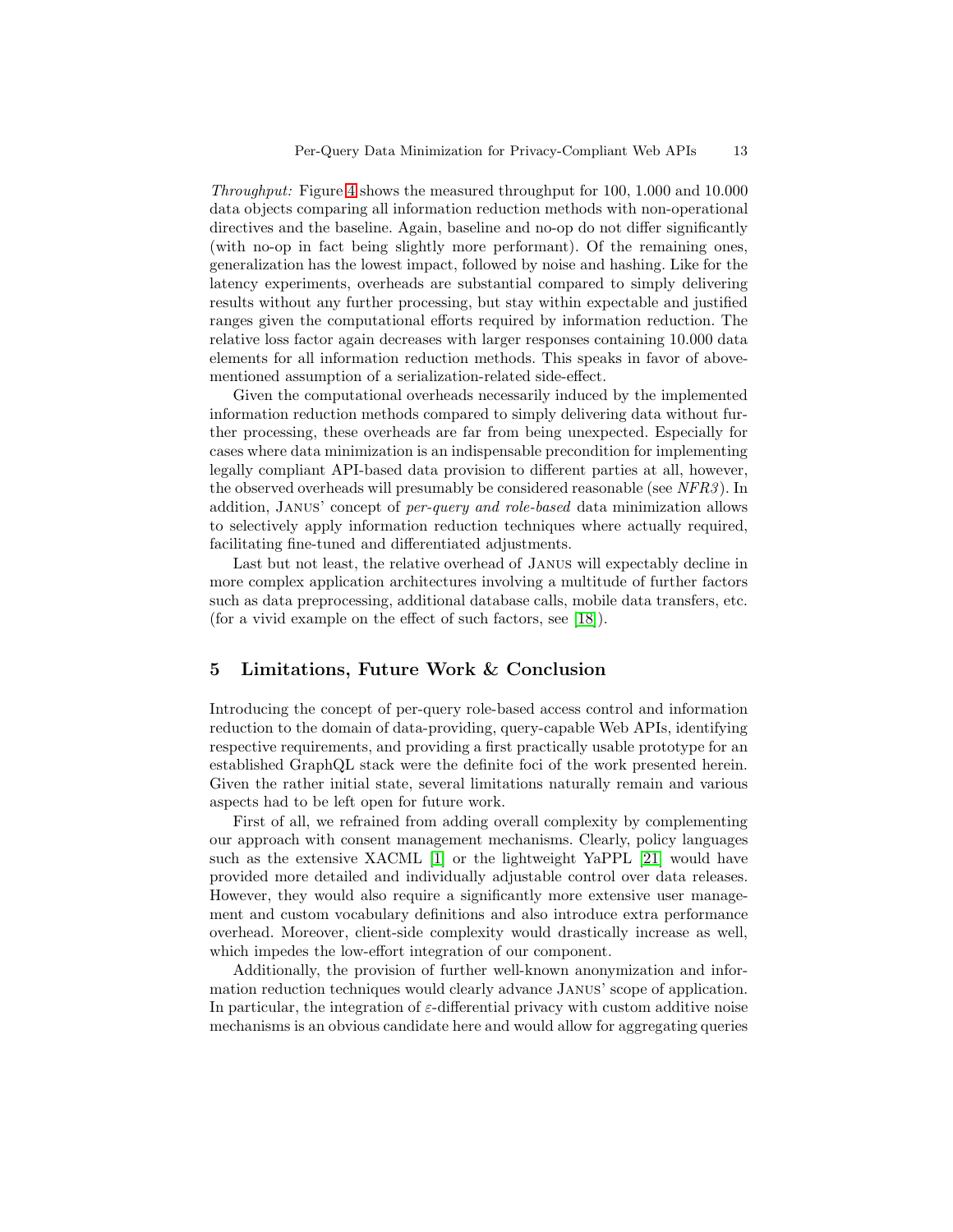with clearly specified guarantees. Similarly, the existing information reduction methods could also be advanced with more complex functionalities like string ranges etc. Based on the general architecture provided herein, we expect such extensions to be straightforward implementation tasks based on available readyto-use packages, which we invite the community for doing so.

Finally, more in-depth examinations of the so far only preliminarily assessed performance impacts are a clear subject for future work. For instance, the effects observed for larger responses in section [4.5](#page-10-3) deserve closer inspection, the overall impact of Janus in more complex end-to-end settings is so far unvalidated, the effect of combining different information reduction methods should be illuminated, etc. All this should, of course, go hand in hand with dedicated performance optimizations of the initial, unoptimized prototype implementation presented and provided herein.

These open issues notwithstanding, we herein presented the first-of-its-kind re-usable component that combines role-based access control with per-query data minimization for modern Web and in particular GraphQL APIs. The application scenarios for Janus in the course of practical privacy engineering are manifold and were illustrated with a period-tracking application example without limiting its generality for other real-world scenarios. The performance impacts were shown to be non-negligible but still appear to be acceptable, especially for usecases that would not be implementable in a legally compliant way without solid information reduction being applied before the release of initially personal data.

We emphasize the particular importance of both legal and technical requirements that guided the design of Janus' general architecture and its implementation. Under these practice-oriented guidelines, we are convinced of the possible low-effort integratability of our open source component into many real-world systems for effectively heightening the level of privacy. Noteworthily, Janus does not, per se, provide any guarantees in matters of regulatory compliance, given the multitude of factors influencing what needs to be implemented in a particular case. It does, however, equip developers of data-providing GraphQL APIs with the technical capabilities for fulfilling case-dependent legal data minimization obligations in a handy, highly configurable, and easy to use manner.

## <span id="page-13-3"></span>References

- 1. Anderson, A., Nadalin, A., Parducci, B., Engovatov, D., Lockhart, H., Kudo, M., Humenn, P., Godik, S., Anderson, S., Crocker, S., et al.: Extensible Access Control Markup Language (XACML) Version 1.0. OASIS (2003)
- <span id="page-13-2"></span>2. Art. 29 Data Protection Working Party: Opinion 05/2014 on anonymisation techniques – wp216 (2014), [https://ec.europa.eu/justice/article-29/](https://ec.europa.eu/justice/article-29/documentation/opinion-recommendation/files/2014/wp216_en.pdf) [documentation/opinion-recommendation/files/2014/wp216\\_en.pdf](https://ec.europa.eu/justice/article-29/documentation/opinion-recommendation/files/2014/wp216_en.pdf)
- <span id="page-13-0"></span>3. Brito, G., Mombach, T., Valente, M.T.: Migrating to graphql: A practical assessment. In: 2019 IEEE 26th International Conference on Software Analysis, Evolution and Reengineering (SANER). pp. 140–150 (2019). <https://doi.org/10.1109/SANER.2019.8667986>
- <span id="page-13-1"></span>4. Dwork, C.: Differential privacy: A survey of results. In: International conference on theory and applications of models of computation. pp. 1–19. Springer (2008)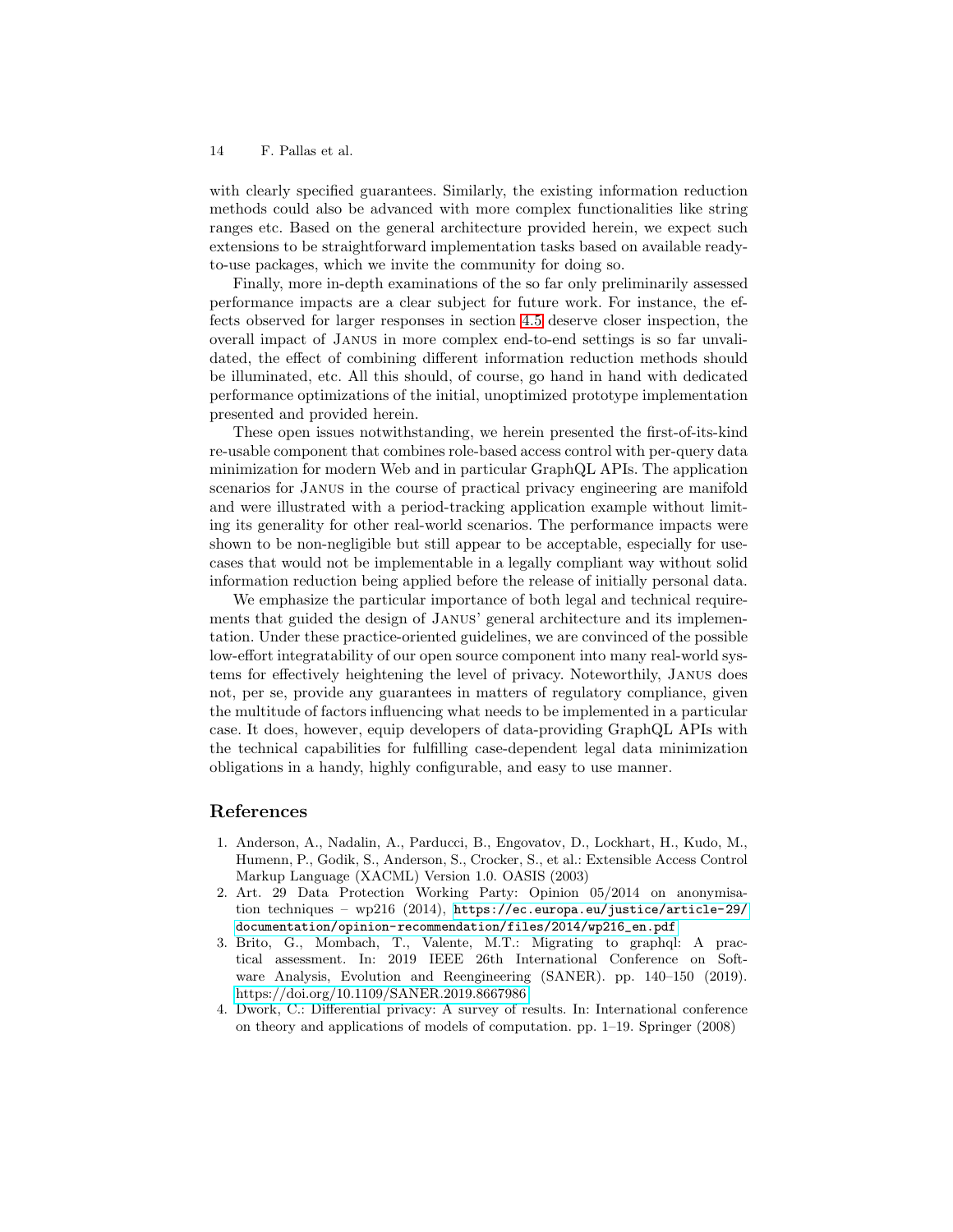- <span id="page-14-2"></span>5. European Data Protection Board: Guidelines 4/2019 on article 25 – data protection by design and by default (2019), [https://edpb.europa.eu/sites/default/](https://edpb.europa.eu/sites/default/files/consultation/edpb_guidelines_201904_dataprotection_by_design_and_by_default.pdf) [files/consultation/edpb\\_guidelines\\_201904\\_dataprotection\\_by\\_design\\_](https://edpb.europa.eu/sites/default/files/consultation/edpb_guidelines_201904_dataprotection_by_design_and_by_default.pdf) [and\\_by\\_default.pdf](https://edpb.europa.eu/sites/default/files/consultation/edpb_guidelines_201904_dataprotection_by_design_and_by_default.pdf)
- <span id="page-14-1"></span>6. European Parliament and Council of the European Union: Regulation (EU) 2016/679 of 27 April 2016. General Data Protection Regulation (2018)
- <span id="page-14-3"></span><span id="page-14-0"></span>7. Fielding, R.: Representational state transfer. Architectural Styles and the Design of Network-based Software Architecture pp. 76–85 (2000)
- 8. Finck, M., Pallas, F.: They who must not be identified—distinguishing personal from non-personal data under the GDPR. International Data Privacy Law  $10(1)$ , 11–36 (03 2020).<https://doi.org/10.1093/idpl/ipz026>
- <span id="page-14-15"></span>9. Ghinita, G., Karras, P., Kalnis, P., Mamoulis, N.: A framework for efficient data anonymization under privacy and accuracy constraints. ACM Transactions on Database Systems (TODS) 34(2), 1–47 (2009)
- <span id="page-14-4"></span>10. Gruschka, N., Mavroeidis, V., Vishi, K., Jensen, M.: Privacy issues and data protection in big data: a case study analysis under gdpr. In: 2018 IEEE International Conference on Big Data (Big Data). pp. 5027–5033. IEEE (2018)
- <span id="page-14-14"></span>11. Grünewald, E., Pallas, F.: TILT: A GDPR-Aligned Transparency Information Language and Toolkit for Practical Privacy Engineering. In: Proceedings of the 2021 Conference on Fairness, Accountability, and Transparency. ACM, New York, NY, USA (2021).<https://doi.org/10.1145/3442188.3445925>
- <span id="page-14-10"></span>12. Grünewald, E., Wille, P., Pallas, F., Borges, M.C., Ulbricht, M.R.: TIRA: An OpenAPI Extension and Toolbox for GDPR Transparency in RESTful Architectures. In: 2021 International Workshop on Privacy Engineering. IEEE (2021)
- <span id="page-14-12"></span>13. Kostova, B., Gürses, S., Troncoso, C.: Privacy engineering meets software engineering. on the challenges of engineering privacy by design. arXiv:2007.08613 (2020)
- <span id="page-14-9"></span>14. Li, N., Li, T., Venkatasubramanian, S.: t-Closeness: Privacy Beyond k-Anonymity and l-Diversity. In: 23rd International Conference on Data Engineering. pp. 106– 115. IEEE (2007).<https://doi.org/10.1109/ICDE.2007.367856>
- <span id="page-14-8"></span>15. Machanavajjhala, A., Kifer, D., Gehrke, J., Venkitasubramaniam, M.: l-diversity: Privacy beyond k-anonymity. ACM Transactions on Knowledge Discovery from Data 1(1), 3 (Mar 2007).<https://doi.org/10.1145/1217299.1217302>
- <span id="page-14-5"></span>16. Majeed, A., Lee, S.: Anonymization techniques for privacy preserving data publishing: A comprehensive survey. IEEE Access 9, 8512–8545 (2021). <https://doi.org/10.1109/ACCESS.2020.3045700>
- <span id="page-14-6"></span>17. Marques., J., Bernardino., J.: Analysis of data anonymization techniques. In: Proceedings of the 12th International Joint Conference on Knowledge Discovery, Knowledge Engineering and Knowledge Management - KEOD. pp. 235–241. SciTePress (2020).<https://doi.org/10.5220/0010142302350241>
- <span id="page-14-11"></span>18. Pallas, F., Ulbricht, M.R., Tai, S., Peikert, T., Reppenhagen, M., Wenzel, D., Wille, P., Wolf, K.: Towards application-layer purpose-based access control. In: 35th Symposium on Applied Computing. pp. 1288–1296. ACM (2020). <https://doi.org/10.1145/3341105.3375764>
- <span id="page-14-13"></span>19. Smith, A.D., Muli, A., Schwab, K.J., Hennegan, J.: National monitoring for menstrual health and hygiene: Is the type of menstrual material used indicative of needs across 10 countries? International Journal of Environmental Research and Public Health 17(8) (2020)
- <span id="page-14-7"></span>20. Sweeney, L.: k-Anonymity: A Model For Protecting Privacy. International Journal of Uncertainty, Fuzziness and Knowledge-Based Systems 10(05), 557–570 (Oct 2002).<https://doi.org/10.1142/S0218488502001648>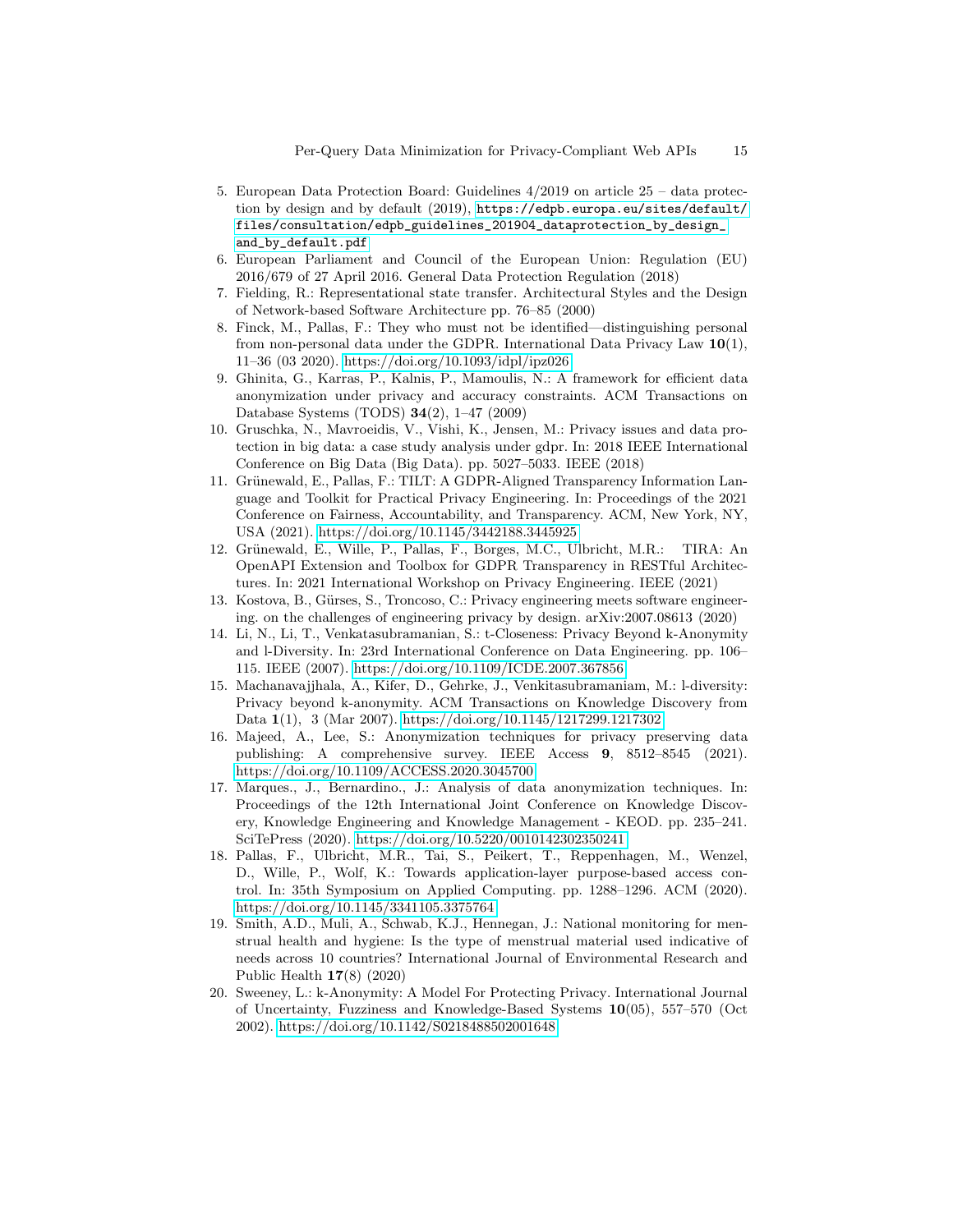- 16 F. Pallas et al.
- <span id="page-15-4"></span>21. Ulbricht, M.R., Pallas, F.: YaPPL - A Lightweight Privacy Preference Language for Legally Sufficient and Automated Consent Provision in IoT Scenarios. In: Garcia-Alfaro, J., Herrera-Joancomartí, J., Livraga, G., Rios, R. (eds.) Data Privacy Management, Cryptocurrencies and Blockchain Technology. pp. 329–344. Springer (2018)
- <span id="page-15-0"></span>22. Vogel, M., Weber, S., Zirpins, C.: Experiences on migrating restful web services to graphql. In: Braubach, L., Murillo, J.M., Kaviani, N., Lama, M., Burgueño, L., Moha, N., Oriol, M. (eds.) Service-Oriented Computing – ICSOC 2017 Workshops. pp. 283–295. Springer, Cham (2018)
- <span id="page-15-1"></span>23. Wittern, E., Cha, A., Davis, J.C., Baudart, G., Mandel, L.: An empirical study of GraphQL schemas. In: Yangui, S., Bouassida Rodriguez, I., Drira, K., Tari, Z. (eds.) Service-Oriented Computing, vol. 11895, pp. 3–19. Springer (2019). [https://doi.org/10.1007/978-3-030-33702-5](https://doi.org/10.1007/978-3-030-33702-5_1) 1
- <span id="page-15-3"></span>24. Yang, F.: GraphQL role-based access control (RBAC) middleware (2018), <https://github.com/Canner/graphql-rbac>
- <span id="page-15-2"></span>25. Zavadlal, M.: GitHub - maticzav/graphql-shield: A GraphQL tool to ease the creation of permission layer. (2021), [https://github.com/maticzav/graphql](https://github.com/maticzav/graphql-shield)[shield](https://github.com/maticzav/graphql-shield)